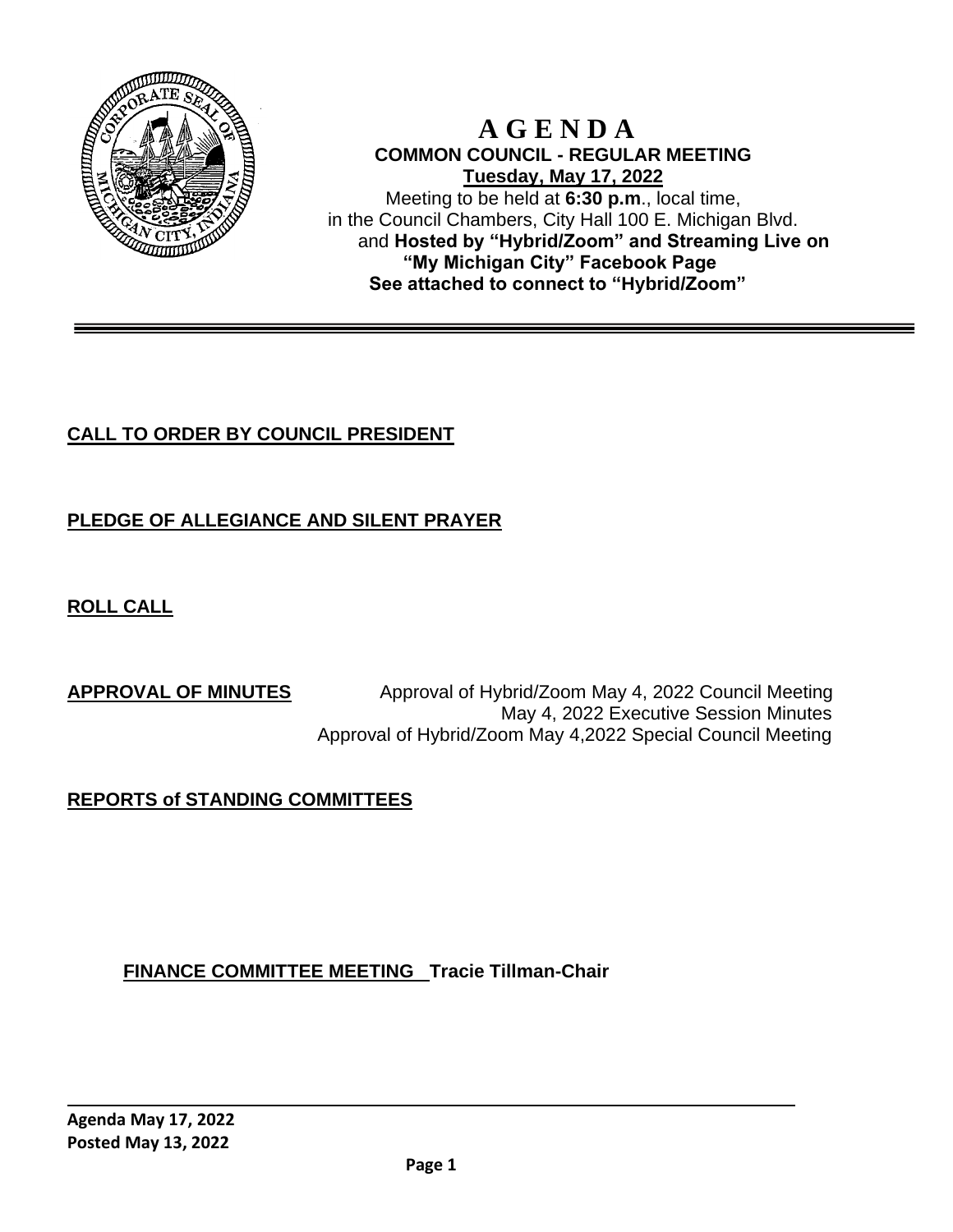## **CLAIMS DOCKET**

|                                      |   | May 4, 2022 |
|--------------------------------------|---|-------------|
| Fund #2042 – Riverboat – Claims - \$ |   | 20,000.00   |
| FFT                                  | S | 0.00        |
| Fund #2031 - Boyd Development - \$   |   | 0.00        |
| <b>FFT</b>                           |   | 0.00        |
| <b>TOTAL CLAIMS</b>                  | S | 20,000.00   |

### **REPORTS OF SPECIAL or SELECT COMMITTEES**

# **REPORTS from MAYOR OR OTHER CITY OFFICERS AND DEPARTMENTS**

### **PETITIONS**

A petition (with 500 signatures) was received in the Clerk's Office on May 10, 2022 from James Stewart, Michigan City supporting Michigan City getting a "field house" .

#### **COMMUNICATIONS**

Correspondence was received in the Clerk's Office on April 28, 2022 from Rodney McCormick regarding a " motion for contemp for violation of I.C. 36-7-18-5(2)"

Correspondence was received in the Clerk's Office from the Emergency Management Volunteer Equipment Proposal that the Council requested at the last Council meeting May 4, 2022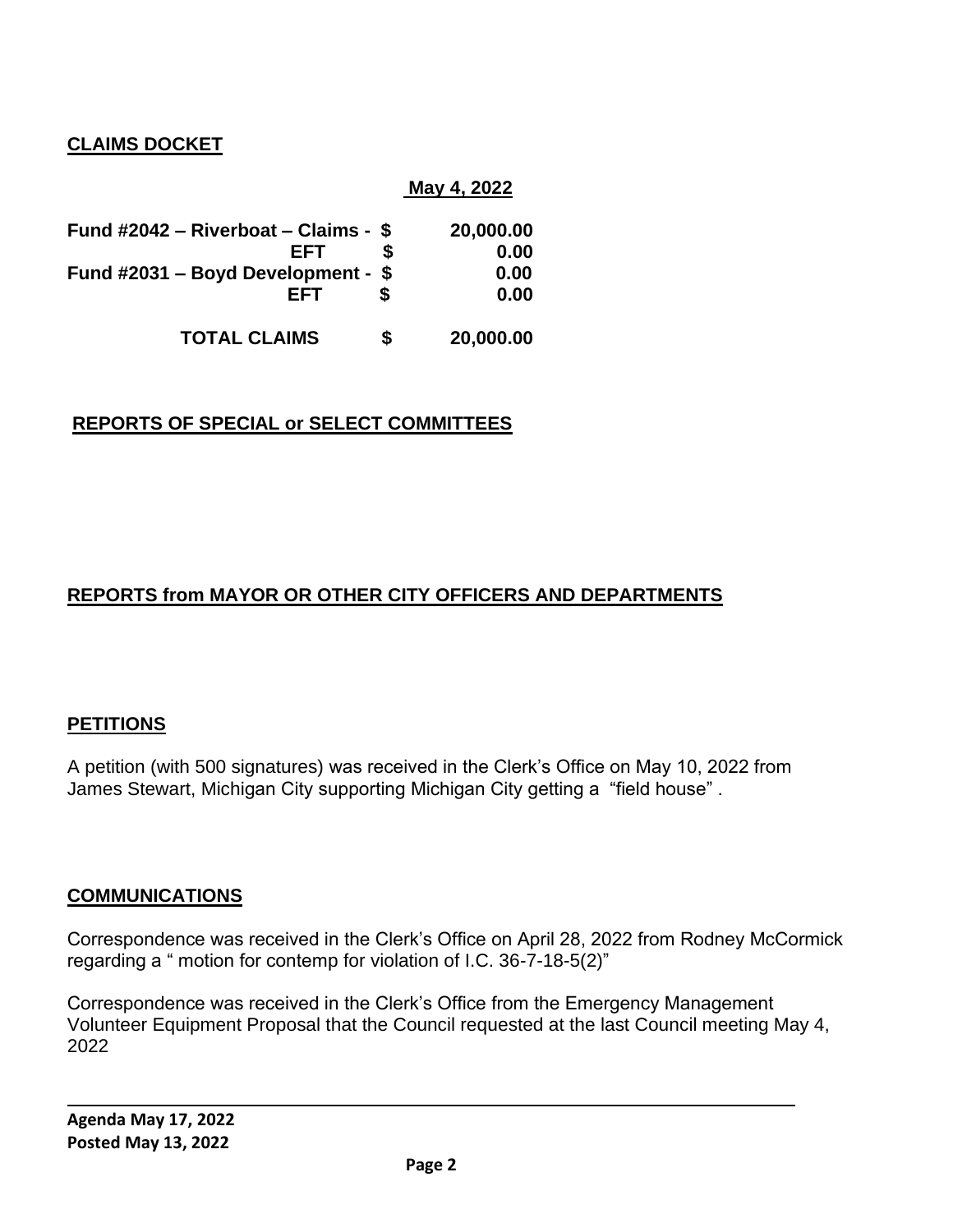Correspondence was received in the Clerk's Office on May 9, 2022 from Harris Law Firm regarding the appointment of Attorney Gerald M. Bishop as the Council's Hearing Officer

Correspondence was received in the Clerk's Office on May 10, 2022 from Harris Law Firm regarding the alternate appointment of Attorney Patrick Lyp as the Council's Hearing Officer

Correspondence was received in the Clerk's Office from Mr. George Dobie regarding the actions that were taken by Mayor Parry to the Michigan City Housing Authority members.

#### **RESOLUTIONS APPROVING THE AMENDMENT TO THE 2022-2024 UNION CONTRACT BETWEEN THE MICHIGAN CITY FRATERNAL ORDER OF POLICE DUNES LODGE #75 AND THE CITY OF MICHIGAN CITY, INDIANA REGARDING ARTICLE X (SUPPLEMENTAL BENEFITS), SECTION I (LATERNAL TRANSFER), SUBSECTION 2**

**Introduced by:** Don Przybylinski Bryant Dabney

#### **AUTHORIZING PETTY CASH AND CASH CHANGE FUNDS TO ADD THE SPECIAL EVENTS DIRECTOR TO THE LIST OF AUTHORIZED CUSTONIANS**

 **Introduced by:** Gene Simmons Michael Mack Dalia Zygas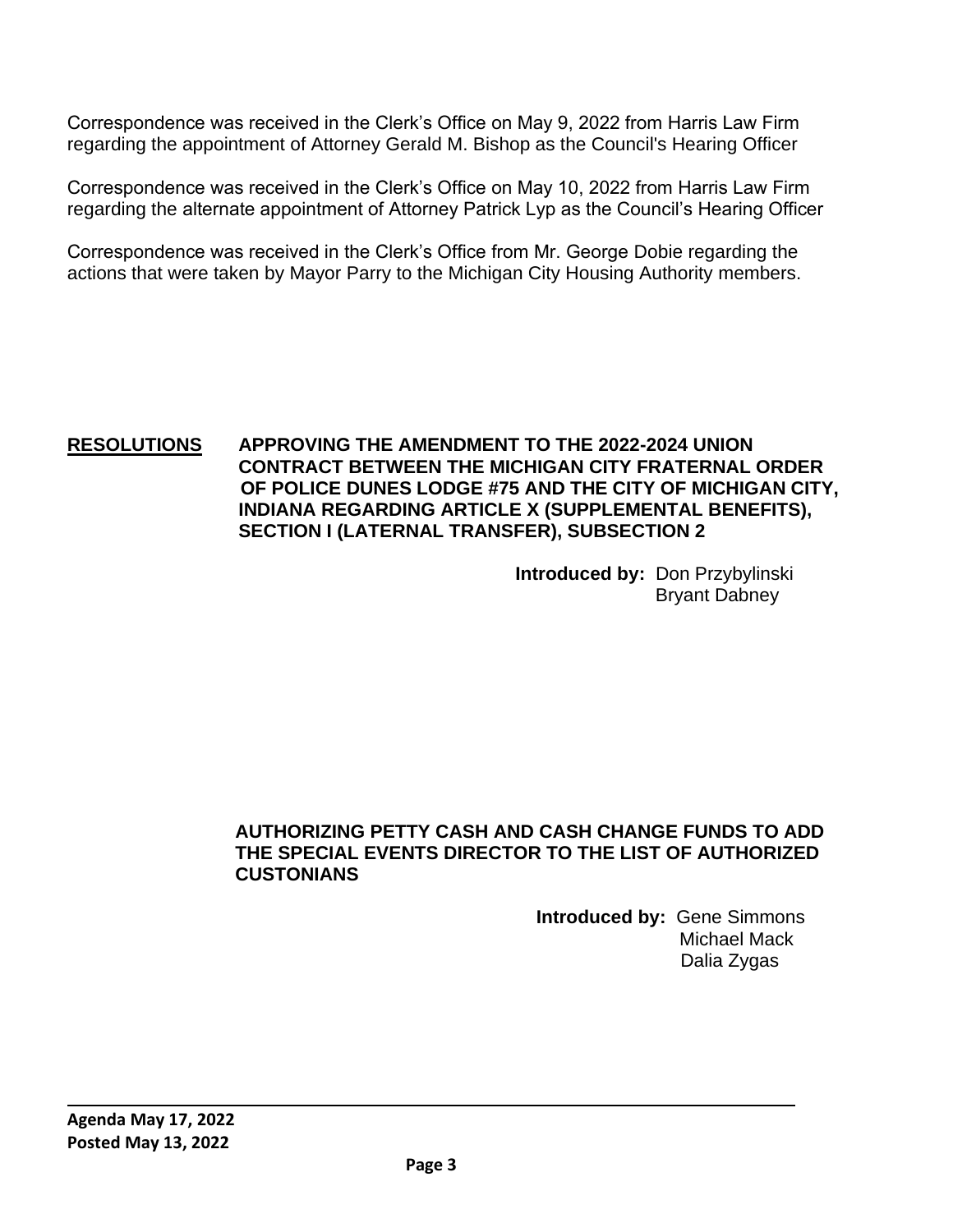**A RESOLUTION OF THE COMMON COUNCIL OF THE CITY OF MICHIGAN CITY, INDIANA, APPROVING OF THE ISSUANCE OF SPECIAL REVENUE BONDS BY THE CITY OF MICHIGAN CITY, INDIANA, SANITARY DISTRICT RELATING TO THE EXTENSION OF SEWAGE WORKS SERVICES TO A PORTION OF THE TOWN OF LONG BEACH, INDIANA, AND ALL MATTERS RELATED THERETO**

> **Introduced by:** Bryant Dabney Dalia Zygas Don Przybylinski

**ORDINANCES** 

**ORDINANCE AMENDING SEC. 2-116(a) IN THE MICHIGAN CITY MUNICIPAL CODE**  1<sup>st</sup> Reading **COMMONLY KNOWN AS "USE AND CONTROL OF CITY CREDIT CARDS" TO ADD THE SPECIAL EVENTS DIRECTOR TO THE LIST OF AUTHORIZED USERS**

> **Introduced by:** Gene Simmons Michael Mack Dalia Zygas

**ORDINANCE AN ORDINANCE OF THE COMMON COUNCIL OF THE CITY OF** 1<sup>st</sup> Reading **st Reading MICHIGAN CITY, INDIANA, APPROVING THE ESTABLISHMENT OF A SEPARATE SCHEDULE OF RATES AND CHARGES BY THE CITY OF MICHIGAN CITY, INDIANA, SANITARY DISTRICT FOR OWNERS OF PROPERTY AND USERS LOCATED IN A PORTION OF THE TOWN OF LONG BEACH, INDIANA, PREVIOUSLY INCORPORATED IN THE CITY OF MICHIGAN CITY, INDIANA, SANITARY DISTRICT**

> **Introduced by:** Bryant Dabney Dalia Zygas Don Przybylinski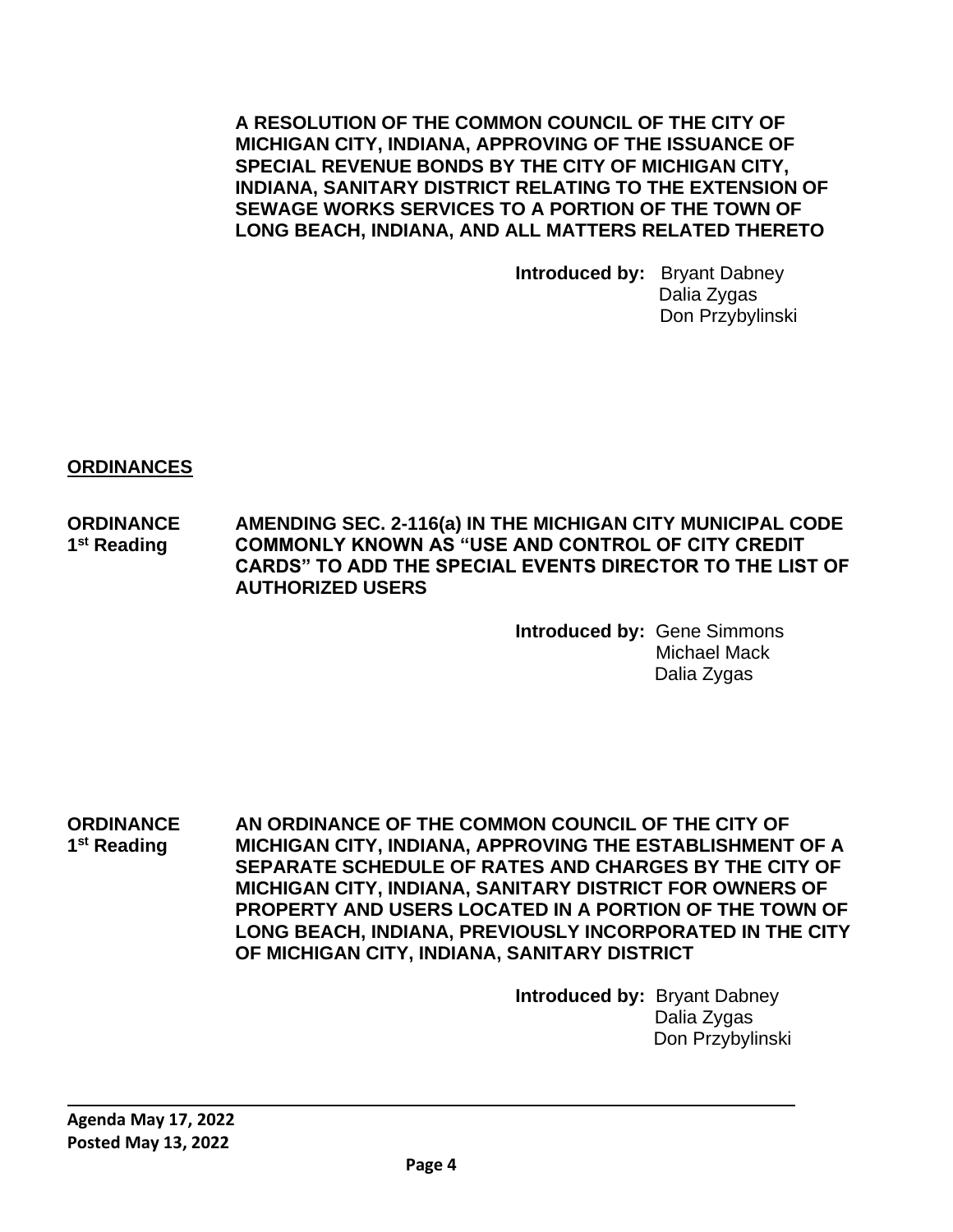#### **ORDINANCE APPROVING ADDITIONAL APPROPRIATION IN THE BUDGET OF** 1<sup>st</sup> Reading **st Reading THE LOCAL INCOME TAX (FORMERLY KNOWN AS CEDIT) FUND FOR ON-CALL ENGINEERING SERVICES WITH HAAS & ASSOCIATES**

#### **Introduced by:** Dalia Zygas

(DECREASE Local Income Tax (LIT) Fund 2224 Unappropriated balance \$50,000.00 INCREASE ACCOUNT#2224 114.431.020 \$50,000.00 Other Services and Charges – Engineering Services)

#### **ORDINANCE AMENDING MUNICIPAL CODE SECTION 2-461 (B)(3) COMMONLY**  2<sup>nd</sup> Reading **nd Reading KNOWN AS THE SUSTAINABILITY COMMISSIONERS IN THE CITY'S ANNUAL SALARY ORDINANCE FOR THEIR SERVICES**

**Introduced by:** Bryant Dabney Michael Mack Dalia Zygas Angie Nelson Deuitch

**ORDINANCE APPROVING ADDITIONAL APPROPRIATION IN THE BUDGET OF**  2<sup>nd</sup> Reading **THE BOARD OF PUBLIC WORKS & SAFETY OF THE GENERAL FUND TO PROVIDE MEMBERS OF THE MICHIGAN CITY SUSTAINABILITY COMMISSION WITH A MONTHLY PAYMENT FOR THEIR SERVICE ON THE COMMISSION**

**Introduced by:** Bryant Dabney Michael Mack Dalia Zygas

(DECREASE General Fund #1001 Unappropriated balance \$3,900.00 INCREASE ACCOUNT#1001 105 411.015 \$3,900.00 Salaries & Wages – Boards & Commissions)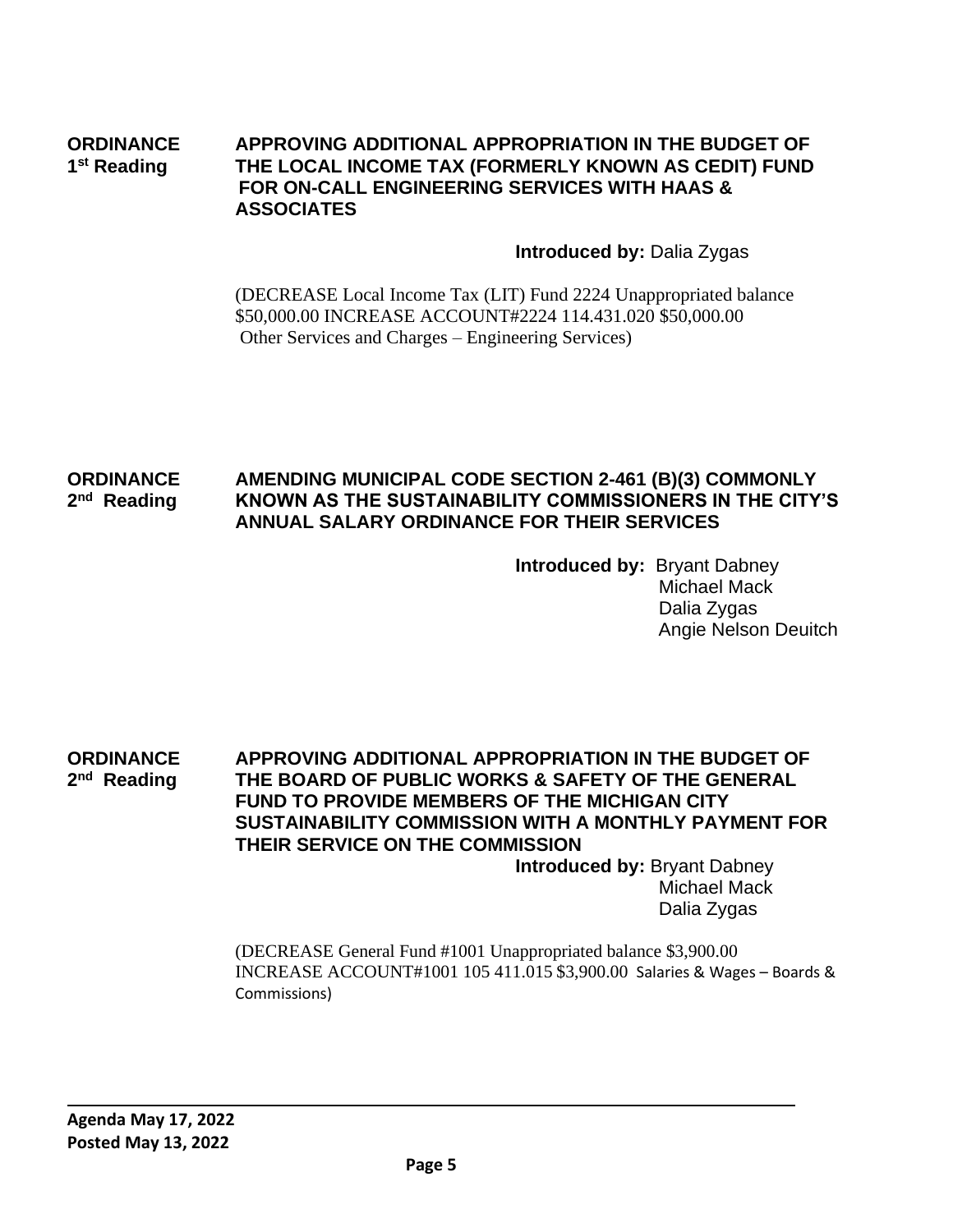*Advertised in the Herald Dispatch* **May 5, 2022**

**Formal Public Hearing will be held May 17, 2022**

**ORDINANCE AMENDING ORDINANCE NO. 4598 COMMONLY KNOWN AS THE**  2<sup>nd</sup> Reading **nd Reading "2022 SALARY ORDINANCE" TO ESTABLISH A MONTHLY COMPENSATION FOR MEMBERS OF THE MICHIGAN CITY SUSTAINABILITY COMMISSION**

> **Introduced by:** Bryant Dabney Michael Mack Dalia Zygas

**ORDINANCE APPROVING ADDITIONAL APPROPRIATION IN THE BUDGET OF**  2<sup>nd</sup> Reading **THE ARP CORONAVIRUS LOCAL FISCAL RECOVERY FUND FOR UPGRADES TO THE SECURITY SYSTEM AT CITY HALL, CENTRAL SERVICES, CENTRAL MAINTENANCE, TO PAY FOR UPGRADES TO THE CITY'S CYBER SECURITY SYSTEM AND PURCHASE NECESSARY EQUIPMENT FOR THE CITY'S EMERGENCY MANAGEMENT VOLUNTEERS THROUGH THE MICHIGAN CITY POLICE DEPARTMENT**

> **Introduced by:** Angie Nelson Bryant Dabney Dalia Zygas

(DECREASE ARP Coronavirus Local Fiscal Recovery Fund 0176 Unappropriated balance \$280,000.00 INCREASE ACCOUNT #0176 000 444.050 \$161,000.00 Cap Outlay – Improvements Other than Buildings INCREASE ACCOUNT #0176 000 439.090 \$39,000.00 Other Services & Charges – Other Contractual Services INCRESAE ACCOUNT #0176 000 445.050 \$80,000.00 Cap Outlay – Other Machinery & Equipment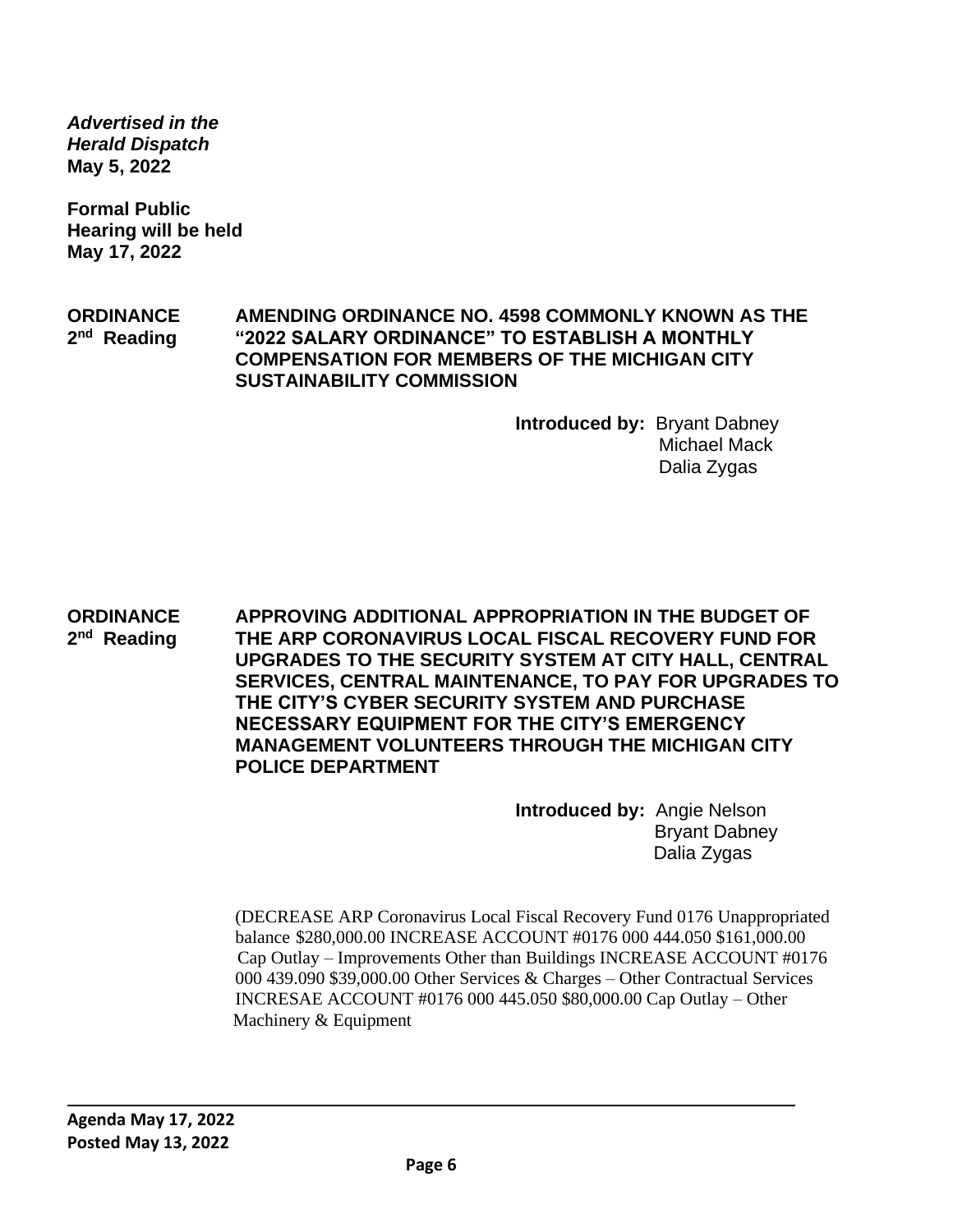*Advertised in the Herald Dispatch* **May 5, 2022**

**Formal Public Hearing will be held May 17, 2022**

**NEW BUSINESS**

**UNFINISHED BUSINESS NOMINATIONS:** The Council has the following appointments to the Commission of the Social Status of African-American Males (term expires 2/15/22)

### **Incumbents:**

 Ms. Albertine Allen – Minority Health Partners of LaPorte County (resigned) Dr. Wendall McCollum- MCAS

# **COMMENTS FROM THE PUBLIC**